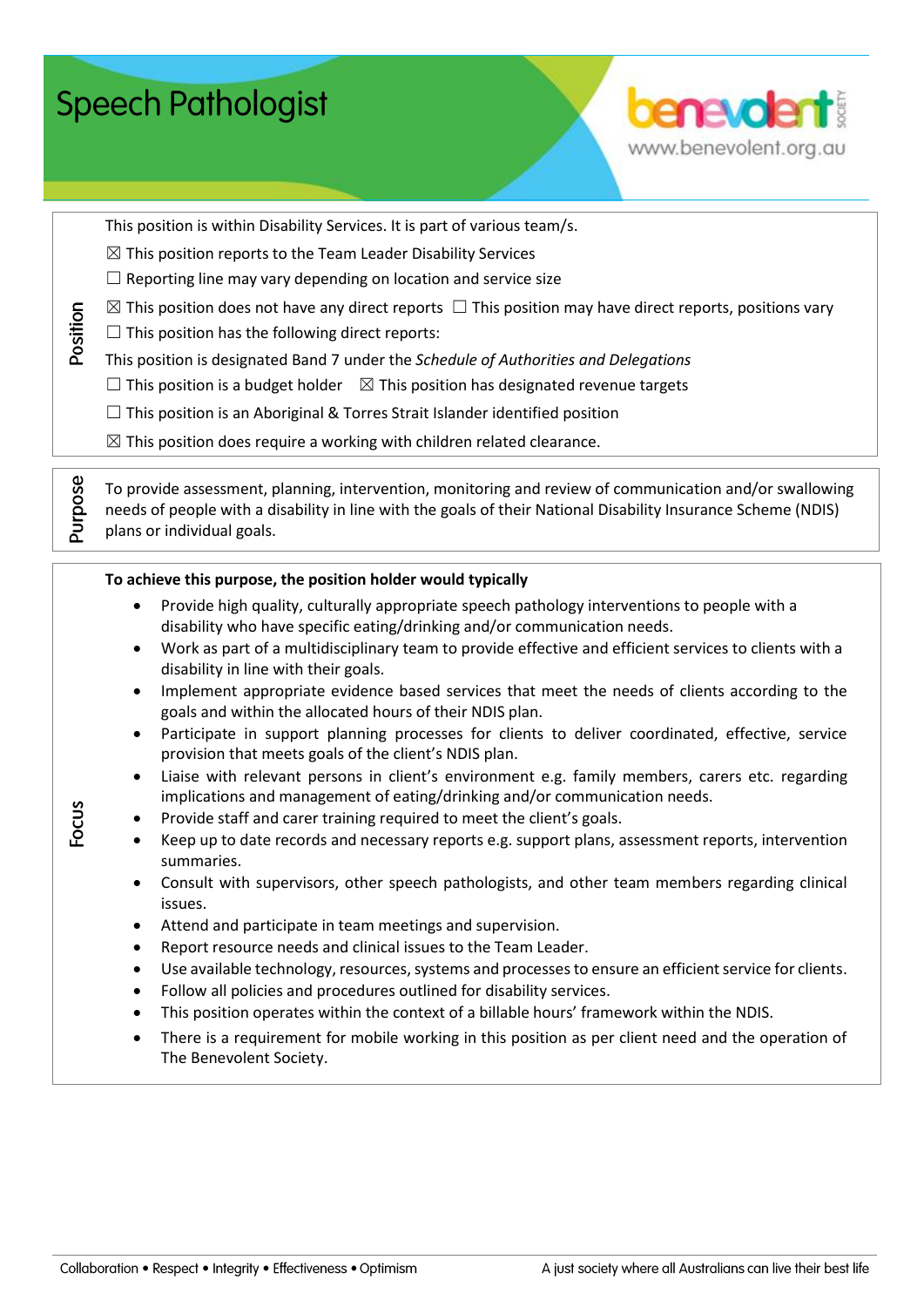For example, Senior Speech Pathologist

# **Where the role is offered as a specialisation the position holder would typically:**

- Support clients with more complex needs.
- Coach, advise and provide on the job support to other team members to enhance quality and culturally appropriate speech pathology interventions.
- Promote evidence based speech pathology practice and provide coaching, mentoring and supervision to other speech pathology therapy staff.

# **Work in collaboration with other Senior Clinicians to monitor, develop and improve clinical service provision.**

## **When things are going well we would expect to see these outcomes:**

- The team works collaboratively to ensure services are coordinated efficiently and effectively to meet the client's goals and outcomes as identified in their NDIS plan.
- Speech pathology services are timely, efficient and effective. They meet the goals identified by the client and their families/carers within available resources.
- Services for clients with complex needs are well coordinated, efficient, effective and goal-focussed.
- Services provided are clearly understood by the client their family/carers and the multidisciplinary team.

### **We work collaboratively with others, however this position works close closely with:**

Within The Benevolent Society: Contract Counter Society: Counter Society:

- Manager
- Senior Clinicians
- Support Coordinators
- Team Leader
- Other multidisciplinary team members
- Support Workers
- 
- Clients
- Families
- Carers
- Local schools
- Staff from other disability organisations
- Other health practitioners

### **To achieve the position purpose and outcomes the position holder will need to have:**

- Degree in Speech Pathology
- Membership with Speech Pathology Australia
- Previous experience working with people with disabilities and/or clients with complex needs
- Ability to communicate effectively with clients their families and staff
- Ability to support others to better understand the role of speech therapy and its benefits
- Ability to apply evidence informed practice to optimise outcomes
- Ability to translate complex information relating to the discipline in an easily understood, practical way
- Strong analytical and report writing skills
- Ability to provide a service based on a client's NDIS goals and funding allocation.
- Ability to work flexible hours
- Current drivers' licence
- Ability to travel is a necessary requirement of the position as is the ability to work across different working environments such as client homes, schools, day programs and in the community
- Where the position is offered as a specialisation; at least 5 years demonstrated experience required and the capacity to coach and mentor others

Outcomes

Relationships

Individual